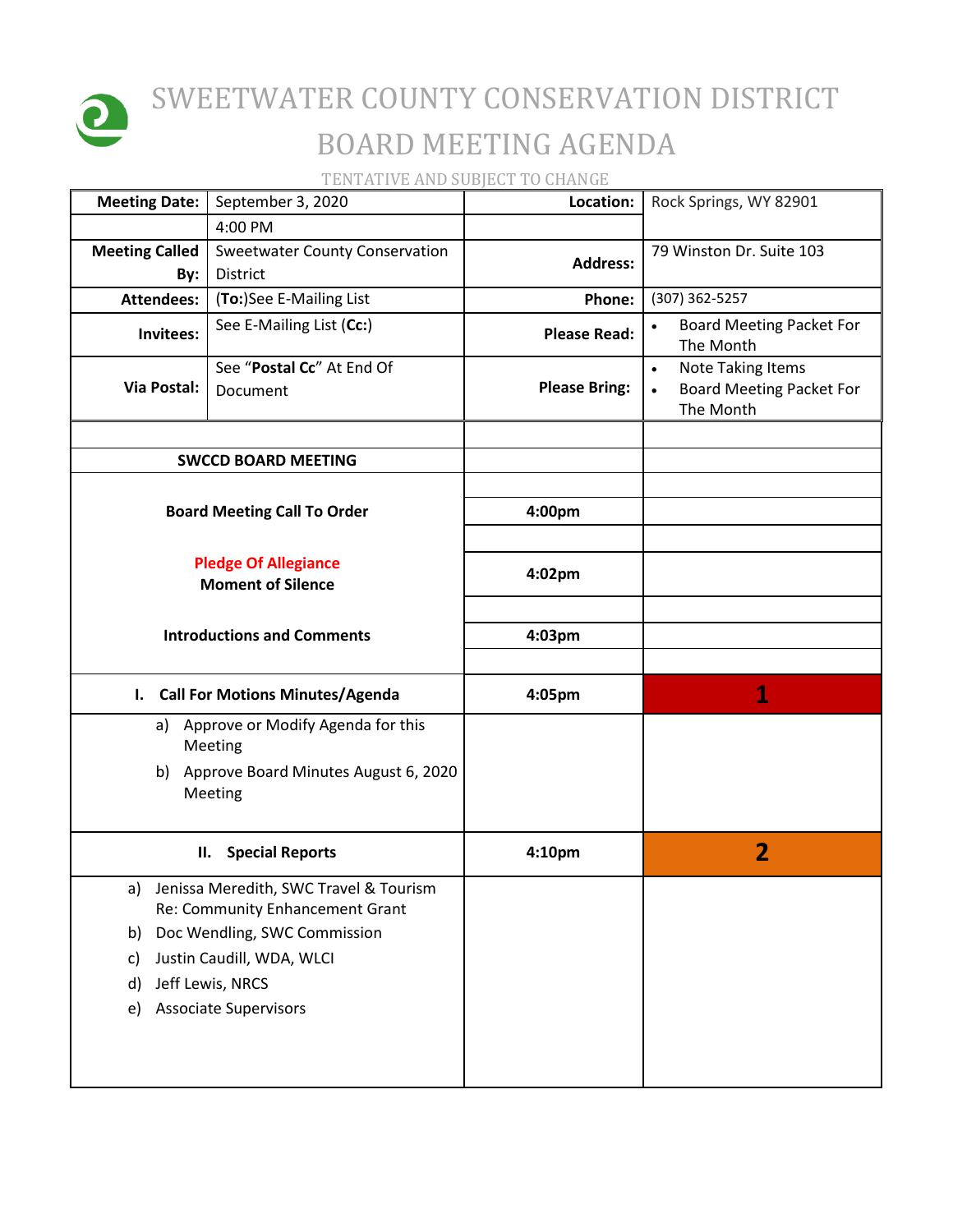| <b>Unfinished Business</b><br>III. |                                                    | 4:30pm | 3 |
|------------------------------------|----------------------------------------------------|--------|---|
| a)                                 | <b>Bitter Killpecker Creek Updates and Actions</b> |        |   |
|                                    | Drop Structure Maintenance<br>a)                   |        |   |
|                                    | Killpecker Creek Assessment<br>b)                  |        |   |
| b)                                 | WDA Water Quality Grant 2021-2022                  |        |   |
| C)                                 | Long Range Plan LRUPP - Draft review               |        |   |
| d)                                 | Watershed Based Plan due 12-31-2020                |        |   |
| e)                                 | Area V Meeting (in person / virtual option)        |        |   |
|                                    | September 11                                       |        |   |
| <b>New Business</b><br>IV.         |                                                    | 5:00pm | 4 |
| a)                                 | Pre-Decisional: CLG Comments Re:                   |        |   |
| b)                                 | <b>WACD Convention</b>                             |        |   |
| C)                                 | Annual Report 2020                                 |        |   |
|                                    | <b>Supervisors Report</b><br>V.                    | 5:15pm | 5 |
| a)                                 | Mary Thoman                                        |        |   |
| b)                                 | <b>Tom Burris</b>                                  |        |   |
| C)                                 | Jean Dickinson                                     |        |   |
| d)                                 | Stephanie Anderson                                 |        |   |
| e)                                 | Joshua Coursey                                     |        |   |
|                                    |                                                    |        |   |

| VI. Staff Reports                                   | 5:40pm | 6 |
|-----------------------------------------------------|--------|---|
| Karen Pecheny<br>a)                                 |        |   |
|                                                     |        |   |
| <b>Financial Reports</b><br>VII.                    | 5:50pm |   |
| Treasurer's Report - Pay bills as presented<br>a)   |        |   |
| Accept Treasurer's Report<br>b)                     |        |   |
| Reconcilliation Report - April, May June 2020<br>C) |        |   |
| Internal Self Audit - Due October 31,2020<br>d)     |        |   |
| SWC - EFT Payment Enrollment Form<br>e)             |        |   |
| <b>VIII.</b> Public Comments                        | 6:05pm | 8 |
| a)                                                  |        |   |
| <b>Information and Education</b><br>IX.             | 6:10pm | 9 |
| Articles of Interest<br>a)                          |        |   |
| WNRF Fundraiser - \$25 each<br>b)                   |        |   |